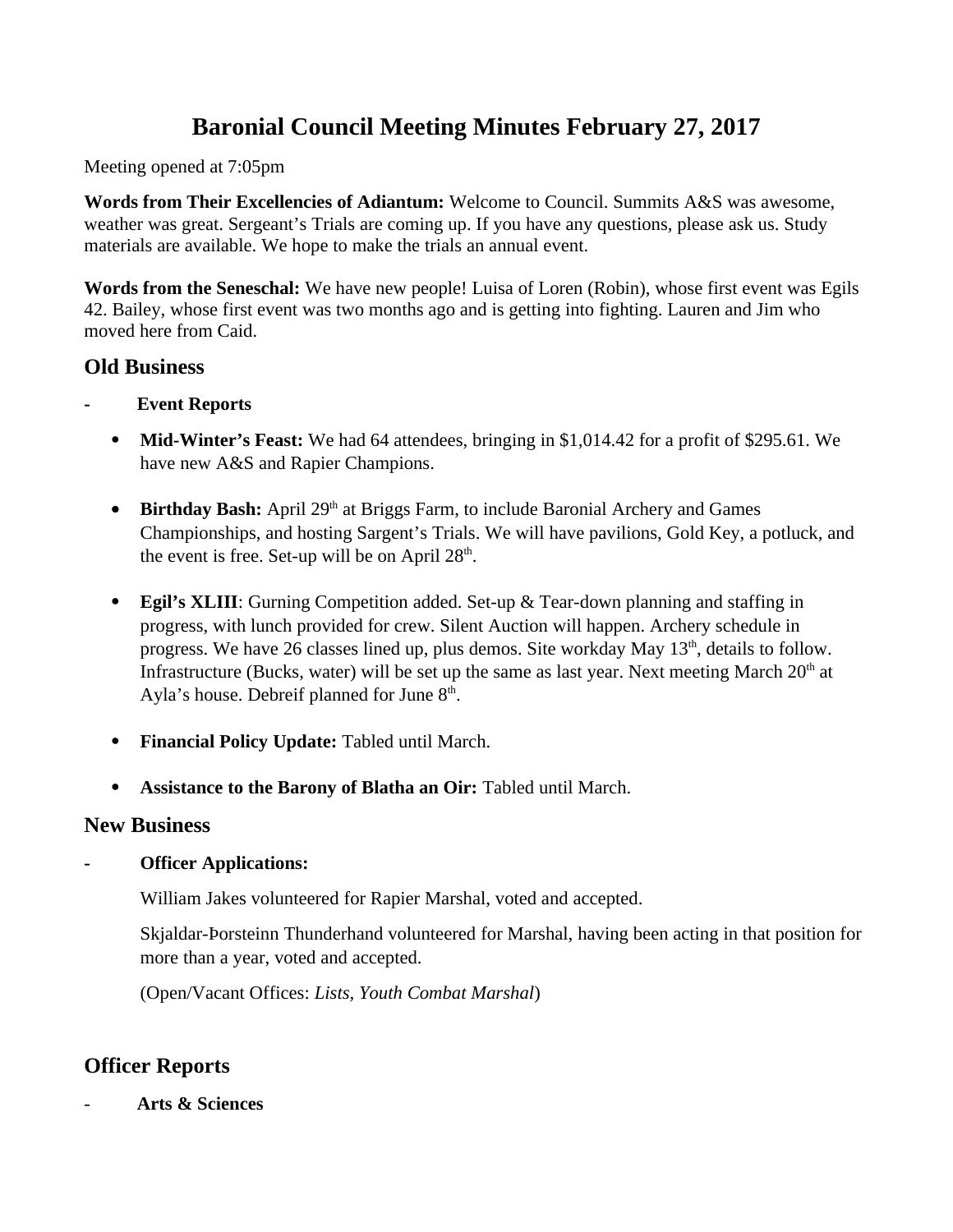We held two A&S project nights in February. On Feb.7 we had 10 folks sipping hot cider, embroidering, warping an ankle loom, putting strings on a lyre, knitting, chatting, and generally having a very nice time. Johanna showed off her latest silks banners for the kingdom's gifts to Ansteorra at Gulf Wars - amazing work as always. On Feb. 21 we had 8 people drinking warmed cider, smoking bacon, embroidering, warping up card weaving, sorting out trim for a caftan, admiring cast silver pieces and learning about heraldry for the Sargent's Trials. A&S Continues to be a good place for new people to meet others and for everyone to socialize. A&S Nights in March will occur on the 7th and 21st, the first and third Tuesdays, at 7 pm.

To date we have the possibility of 28 A&S classes for Egil's Tourney. As they are confirmed and I get class descriptions, they will be posted on Facebook on the Egils 43 Facebook event page and the Baronial page. If you think of a class you'd like to see taught, let me know and I'll see if anyone could teach it.

Your A&S officer attended the Summits first Arts & Sciences and Bardic Competition event, along with 95 other people, including the King, two teachers from the northern reaches of Tir righ, and a number of folks from the Inlands and Rivers regions. It was a pleasure seeing how well our own Rafny Garansdottir did in the competition (she got a special commendation from our Princess). Adiantum was well represented on Saturday as many folks day tripped to the event. There's talk of using the same site again next year – it was affordable and worked quite well for our purposes.

#### Yseult of Broceliande

#### **- Chamberlain**

Estimate to construct the pole rack is  $\sim$ \$450 for materials and labor. Proposal made to authorize up to that amount made, seconded and accepted. Vendor quoted \$30 to add loops to the archery pavilion, awaiting quotes on cleaning Big Green and others. Proposal to pre-approve up to \$300 for the work to be done made, seconded and accepted. Preparing for Egils.

Kirby Brokkerson

#### **- Chatelaine**

We've had about 3 more contacts through the new comer survey. I will contact them to tell them about birthday bash. We've also had a new person join the fb group, please welcome them if you haven't already.

I've had the idea to do a "go to garb" display or fashion show. I wanted to do it as a newcomer night but not sure I have time. Perhaps we could add it to birthday bash. The idea is to have people bring or wear their "go to garb" that is practical, used often, and is something you could not do without, etc. Not necessarily your favorite, or most fancy, but an essential item or outfit that works for everything!

Francesca Carletti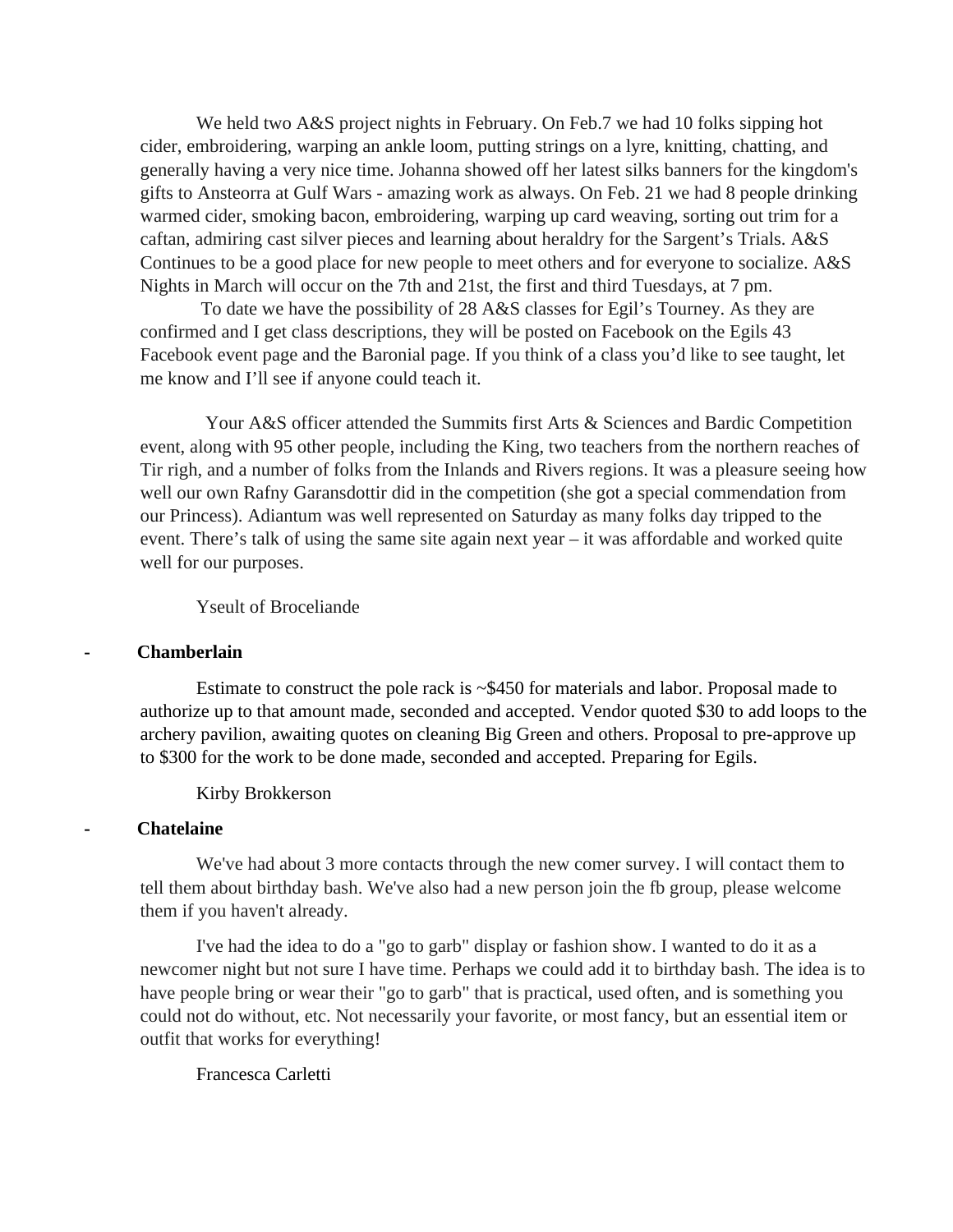## **- Chronicler**

Minutes are out. The next Bi-Cranial Bear is due out April  $1<sup>st</sup>$ , and each Baronial officer is requested to make a submission so we can expand the scope of the newsletter. *All officers are requested to please include me [Wesley.c.worley@gmail.com](mailto:Wesley.c.worley@gmail.com) when you send in your reports, and if you can get them in the day before Baronial Council Meeting, that would be even better. Thank you.*

Murchadh Monaidh Chraoibhe

### **- Exchequer**

Financial Policy Update will be presented at March Council Meeting.

Bank balance as of 2/27/2017: \$23,805.94 Outstanding Checks: \$0.00

Available Balance: \$23,805.94

Godwyn Reynard

### **- Family Activities Coordinator**

Nothing to report.

Cyeth deWestcote

#### **- Gold Key**

Nothing to report.

Alys Meghan Cattwyn

#### **- Herald**

Nothing to report.

Aelis de la Rose

#### **- Marshal**

Practices continue with 4-5 fighters attending, no injuries.

Skjaldar-Þorsteinn Thunderhand

# **- Archery Marshal**

Hope to move back to the outdoor range at Briggs Farm soon. I have been accepted to graduate school, and so will be leaving in September and need to step down.

Saoirse Inghean Ui Ruaic